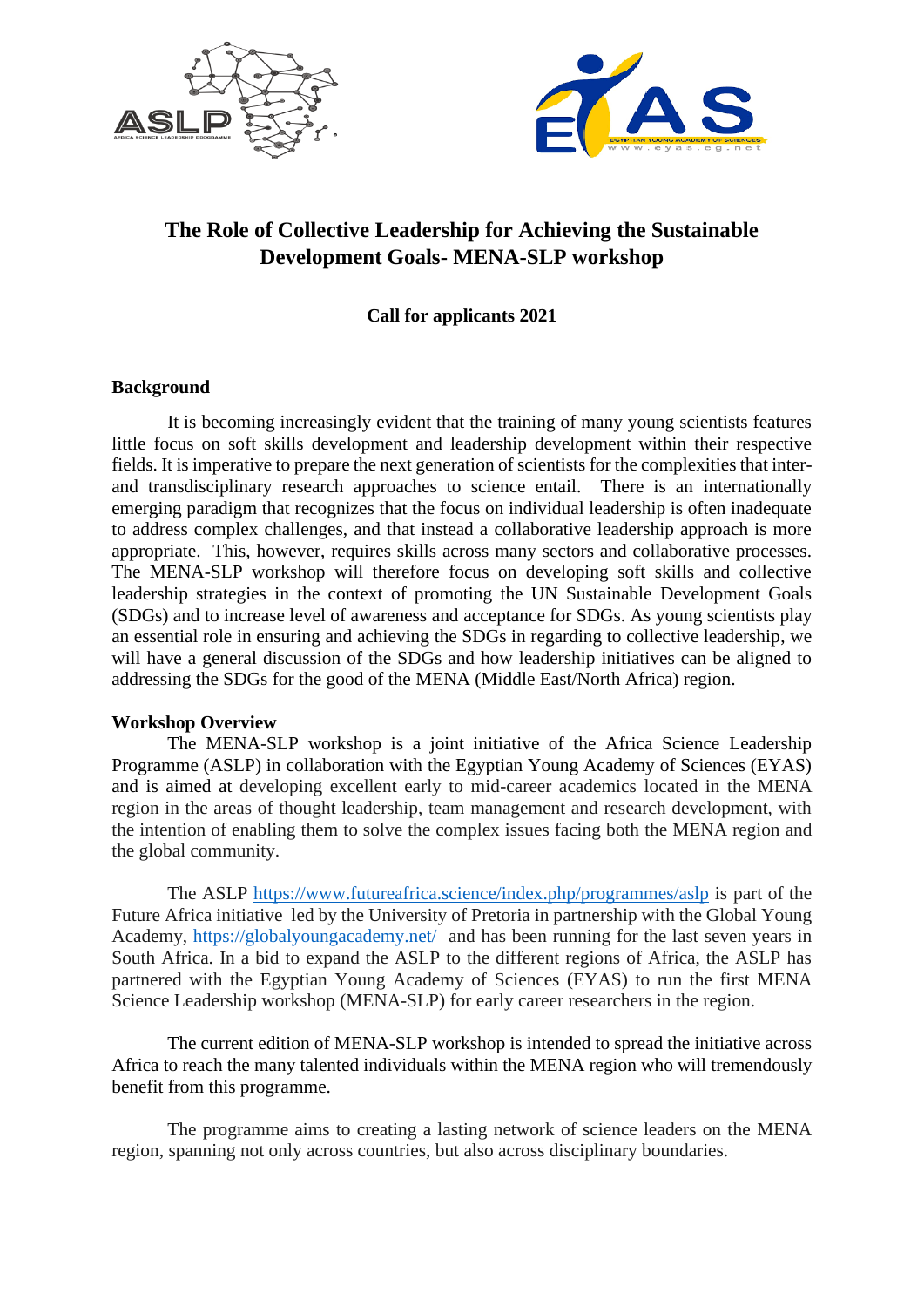



## **The leadership programme**:

- $\triangleright$  Identifies early- to mid-career academics who have demonstrated leadership potential and an interest in developing key leadership skills
- $\triangleright$  Creates a network of academic leaders within the MENA region spanning not only across countries, but also across disciplinary boundaries
- $\triangleright$  Advances a curriculum for academic leadership development, which can be utilised in institutions in MENA region and beyond
- $\triangleright$  Provide training to implement SDGs solutions
- ➢ Develop cross-sectoral communication as impactful guide for the SDGs response in academia

### **Programme Structure**

The programme will use a highly interactive approach to training, application of skills to a leadership initiative, peer support, and mentorship. Fellows will attend a 3-day, intensive online program from **September 6-8, 2021**. The process will involve an approach that cycles between theory, application, and reflection. Participants will be challenged to work collaboratively to design initiatives that advance a new paradigm for African and Middle Eastern science.

The training will cover:

- Core elements of collective leadership
- Creative and systems thinking; Effective problem solving and decision making
- Maximising the efficiency and impact of collaborative efforts
- Advanced dialogue and communication skills
- Soft skills development

#### **Expected commitment**

The MENA-SLP workshop is inviting applicants who are committed to developing leadership in MENA region. The training itself requires the time commitment of the 3 days online training sessions. Furthermore, fellows will be expected to develop a leadership initiative and engage with other fellows for peer support.

#### **Selection criteria and application process**

To be selected, applicants need to display a compelling vision of their future involvement in the development of research projects, programmes, human capacity, specific policies, or societal structures. The selection process will consider individual qualities but also focus on ensuring a diversity of culture, subject background (Natural and Social Sciences, and Humanities) and gender among the fellows. Where possible the programme will also attempt to create small 'cores' of leadership; multiple strong applicants from the same centre or country will thus be considered.